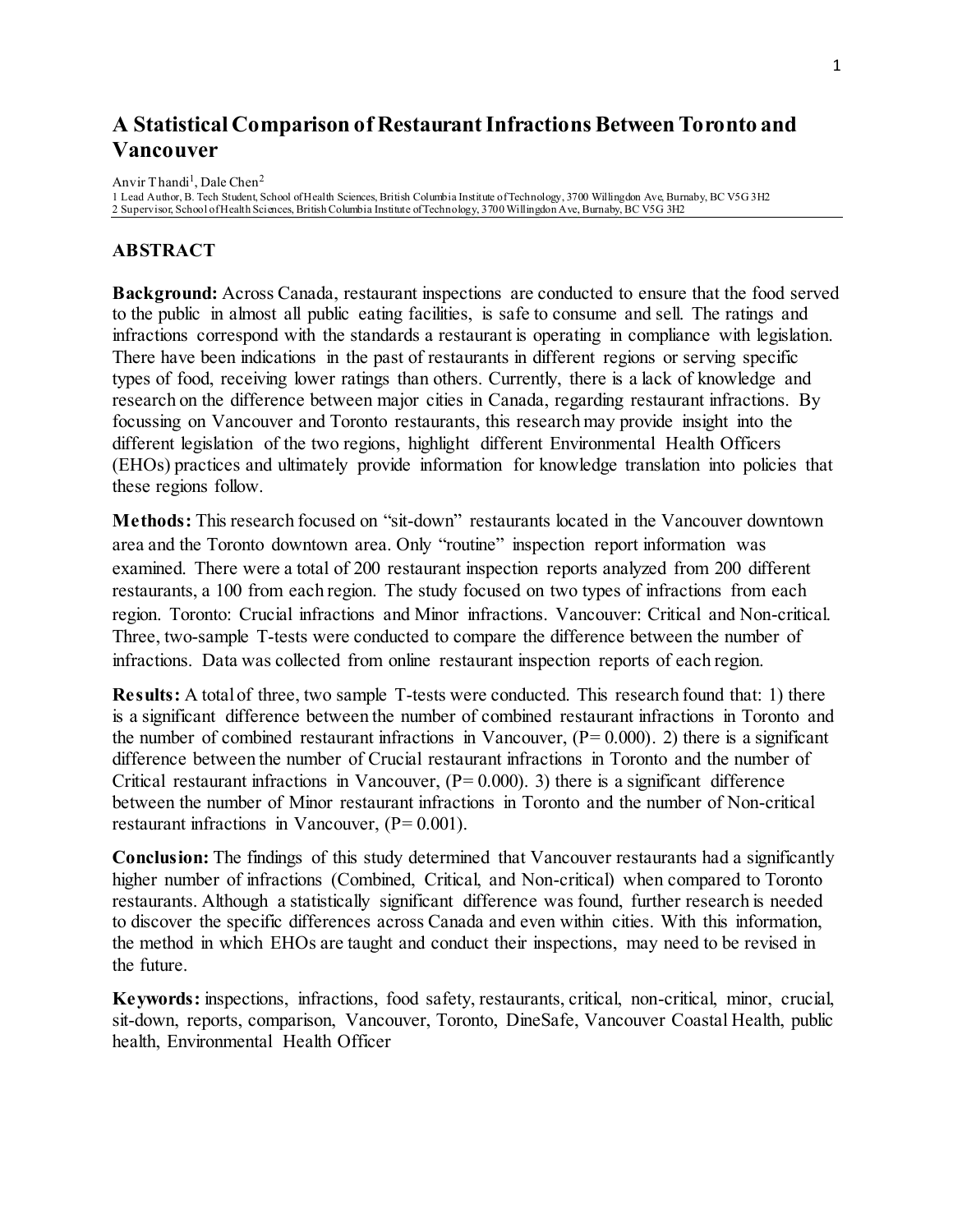## **Introduction**

Across Canada, restaurant inspections are conducted to ensure that the food served to the public in almost all public eating facilities, is safe to consume and sell, (Medu et al., 2016). These inspections identify any health hazards that may be associated with foodborne illnesses to eliminate possible foodborne outbreaks that may occur, (Besharah, 2015). According to the British Columbia (B.C.) *Public Health Act*, a health hazard is defined as, "a condition, a thing, or an activity that endangers…public health." (Public Health Act, 2020).

During an online lecture, a member of the British Columbia Centre for Disease Control (BCCDC) raised the question of whether there are any discrepancies or similarities between Toronto and Vancouver, regarding health code infractions identified at local restaurants, during inspections. Toronto and Vancouver are on opposite sides of Canada and in some areas, there are completely different restaurants, ethnicities, culture, and legislation. Therefore, this research could unravel any differences in Environmental Health Officer (EHO) training, inspection focal points and overall attitudes towards identifying infractions during inspections, in respective health regions. All Environmental

Health Officers (EHOs) in Vancouver enforce the B.C. *Public Health Act* and EHOs in Toronto enforce Ontario's *Health Protection and Promotion Act*, which gives the EHOs, also considered inspectors, in respective regions the power to invoke orders pertaining to specific infractions. This research may be able to highlight the gaps in training for EHOs inspecting restaurants, provide insight into the different legislation of the two regions, highlight different industry practices and ultimately provide valuable information for knowledge translation into policies that these regions follow and abide by. This study will aim to answer the question: Are there any significant differences in the number of restaurant infractions between Toronto and Vancouver?

## **Literature Review**

#### *Toronto Restaurant Inspections*

The city of Toronto uses an inspection system called "DineSafe" which conducts restaurant inspections based on the *Ontario Food Premises Regulation (*493/17)*,* as well as municipal by-laws, (City of Toronto, 2020). Prior to "DineSafe", Toronto Public Health was criticized for not closing dirty restaurants and not identify food safety violations that may have led to serious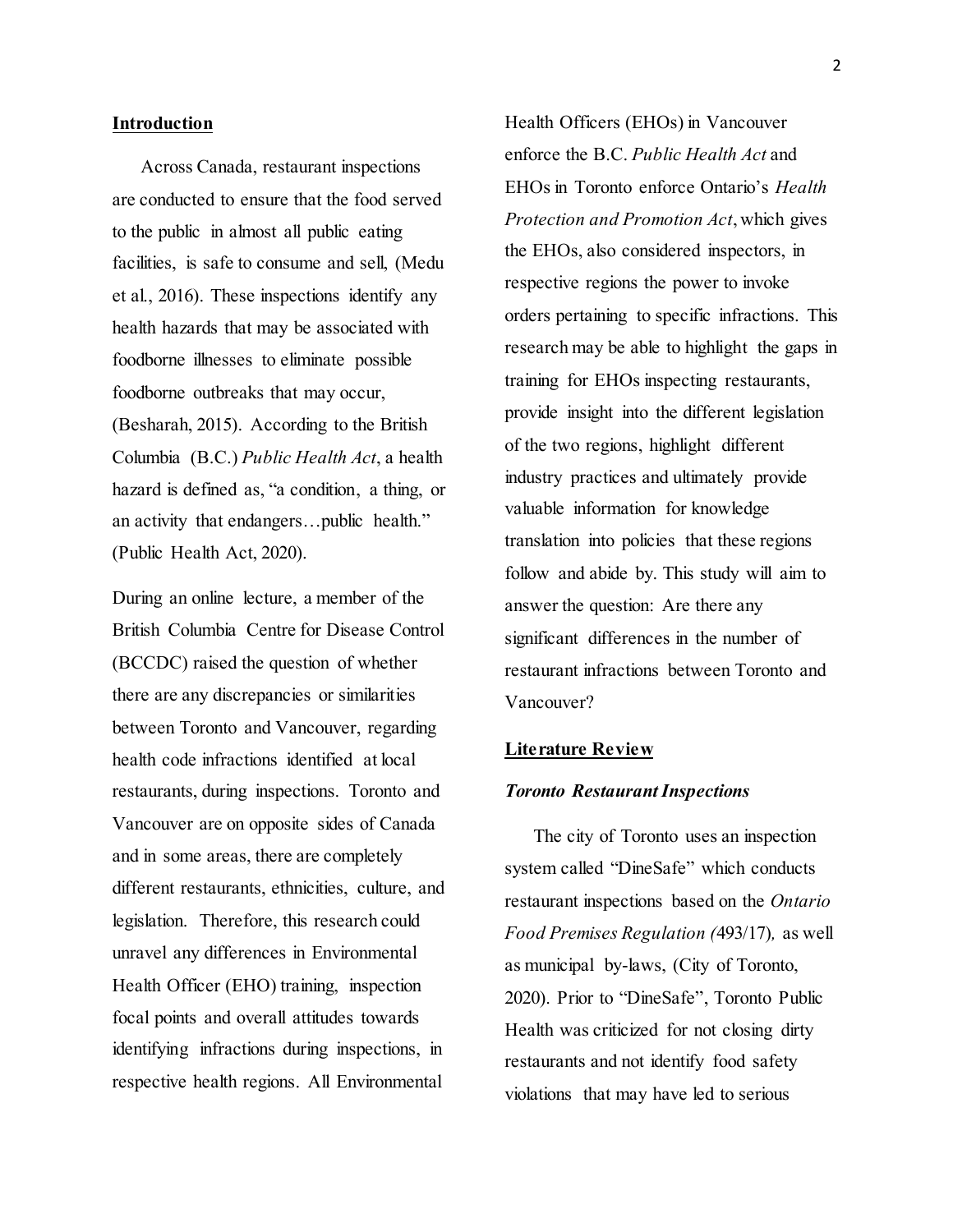illness, (Winsam 2011). In 2014, a research study by Besharah (2014) was conducted to analyze the success and efficacy of "DineSafe". This study concluded that there was no significant difference of violation reductions since "DineSafe" was introduced. This study's result raises the question of whether Vancouver's inspection training and enforcement, pertaining to food safety, may be more successful than Toronto's in terms of reducing violations after an inspection and therefore, a system such as "DineSafe" was not successful.

However, a study by Serapiglia et al. (2007) also discussed the impact of "DineSafe" on preventing foodborne illnesses. This study had contradicting views to that of the research done by Besharah (2014). Serapiglia et al. (2007), concludes that this inspection program is an effective approach to decrease overall operator noncompliance.

## *Vancouver Restaurant Inspections*

On the other side of Canada near Vancouver, in Surrey, British Columbia Tung (2018), conducted a study to examine whether there is a correlation between critical violations in restaurants and the respective community's median household income. The study concluded that

communities with lower median household income had more critical violations in their restaurants. This is important to consider as different cities and areas have different income levels and therefore, it is possible to predict which areas may need more attention, education, and resources to decrease the number of violations.

From the research conducted by Tung (2018), it becomes evident that when conducting research involving comparisons, to avoid bias, the researchers must account for the areas' income level, socio-economic status, and available resources. It is widely known that there is a discrepancy of resource allocation and resource availability throughout Canada, and especially in rural areas, (Pinto et al., 2012).

## *Types of Restaurants and their Infractions*

Other literature on this subject touch on the possibility that certain types of restaurant establishments have more health violations than others. Studies done by Cseke et al. (2014), based in British Columbia, Canada and Menachemi et al. (2012), based in Alabama, United States both examine whether there is any correlation between a specific type of restaurant and the number of violations found during an inspection. Both studies came to similar conclusions that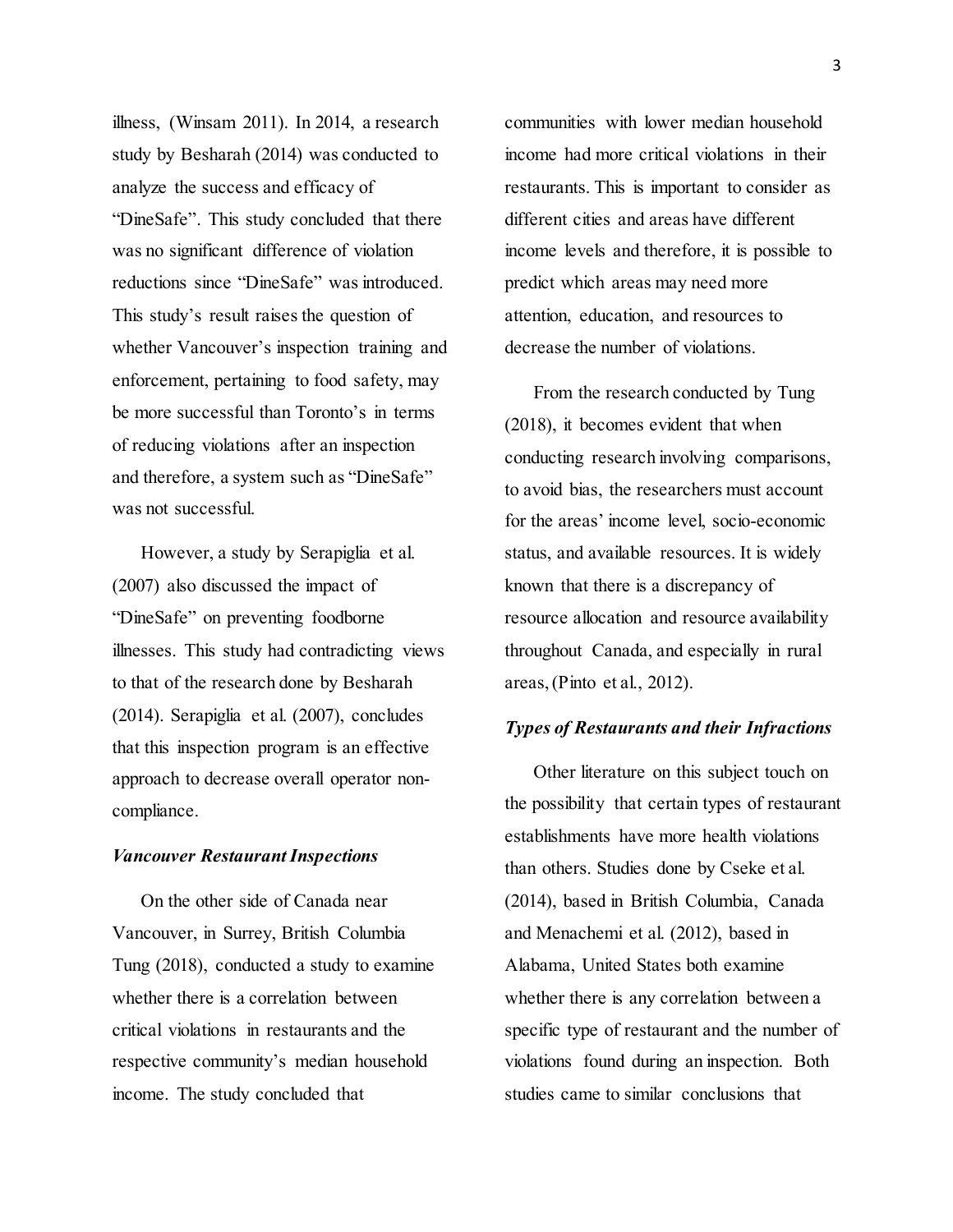ethnic restaurants tended to have more violations than any other specific type of restaurant. Ethnic restaurants serve food that is defined as, "foods originating from a heritage and culture of an ethnic group who use their knowledge of local ingredients of plants and/or animal sources." (Kwon, 2015, p.1).

Harris et al. (2015) also researched ethnic specific restaurant inspections and concluded in support of both Cseke et al. (2014) and Menachemi et al. (2012). This study was conducted in many popular tourist areas around the United States and suggested that ethnic restaurants had significantly higher food safety related violations than non-ethnic specific restaurants. With all three studies supporting this claim, it gives this conclusion great validity and something that cannot be ignored. Some cities have more ethnic restaurants than others, and therefore, an assumption can be made that the respective city may have more restaurant infractions than others.

Furthermore, Menachemi et al. (2012) found that specific types of restaurants were prone to specific violations, meaning it is possible to predict whether some areas with a denser population of certain restaurants,

may have similar violations. The results of all three of these studies allow further research to be conducted on specific areas and allows informed hypotheses to be made when looking researching specific cities.

In terms of restaurant infractions, Medu et al. (2016) conducted a research study on the correlation between the frequency of restaurant inspections and the compliance of operators. They concluded that increasing the frequency of restaurant inspections would not increase compliance. This outcome suggests that increasing frequencies of inspections may only increase the chance of receiving violations recorded by the health inspectors. Therefore, when conducting research using inspection records this may falsely sway the perception of researchers and the public, regarding that restaurant.

As for comparing Toronto and Vancouver restaurant inspection infractions, there is a lack of reputable literature out there. However, a news article by Griffith-Greene (2014) at CBC news writes about a news series that evaluated a single year's worth of chain restaurant inspection reports within five cities around Canada, including Toronto and Vancouver. They discovered that all the restaurants in the different cities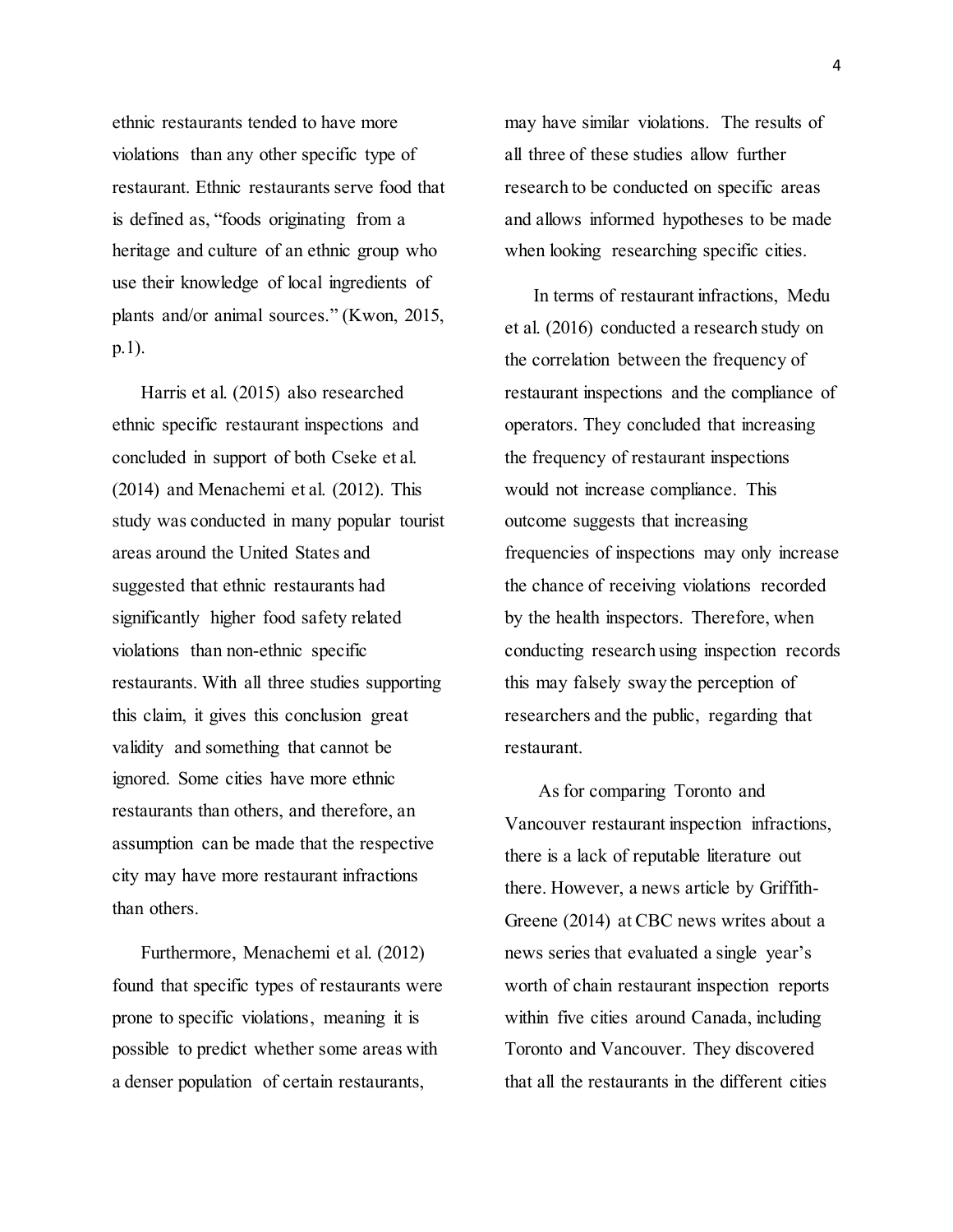had repeated infractions pertaining to food safety. Although these findings do not provide significant information on contrasting infractions and inspections, it provides insight into the relatability of infractions across Canada and the universality of what inspectors look for and find. There seems to be a lot of missing information on the direct comparison of Toronto and Vancouver, in terms of restaurant inspections.

# *Purpose of Study*

Overall, the literature on restaurant inspections has been conducted for years on specific aspects of inspections. They have focussed on such things as the comparisons of those inspection aspects, on the comparison of different types of restaurants, and on the frequency of inspections. However, there has been a lack of literature written on the comparison of restaurant inspections and the violations given out, between two major cities, such as Toronto and Vancouver. This study will aim to fill that gap in knowledge and provide insight into restaurant inspection frequency across Canada. The purpose of this study is to find any significant discrepancies in the number of restaurant infractions between Toronto and Vancouver.

#### **Methods and Materials**

## *Materials Used*

This research involved finding inspection reports by using restaurant inspection report data from the "Restaurant and food safety" section of the Vancouver Coastal Health website and the "DineSafe" section of the City of Toronto website, (Vancouver Coastal Health, 2020; City of Toronto, 2020). This information is available online for the public to view. Using Microsoft Excel, data sheets (Appendix A) were formed by recording the number of infractions in specific Vancouver and Toronto areas. An analysis of the data retrieved was done by using Number Cruncher for Statistical Systems (NCSS), and for this study, two-sample T tests was conducted to compare differences between the types of Vancouver and Toronto infractions, (NCSS Statistical Software, 2020).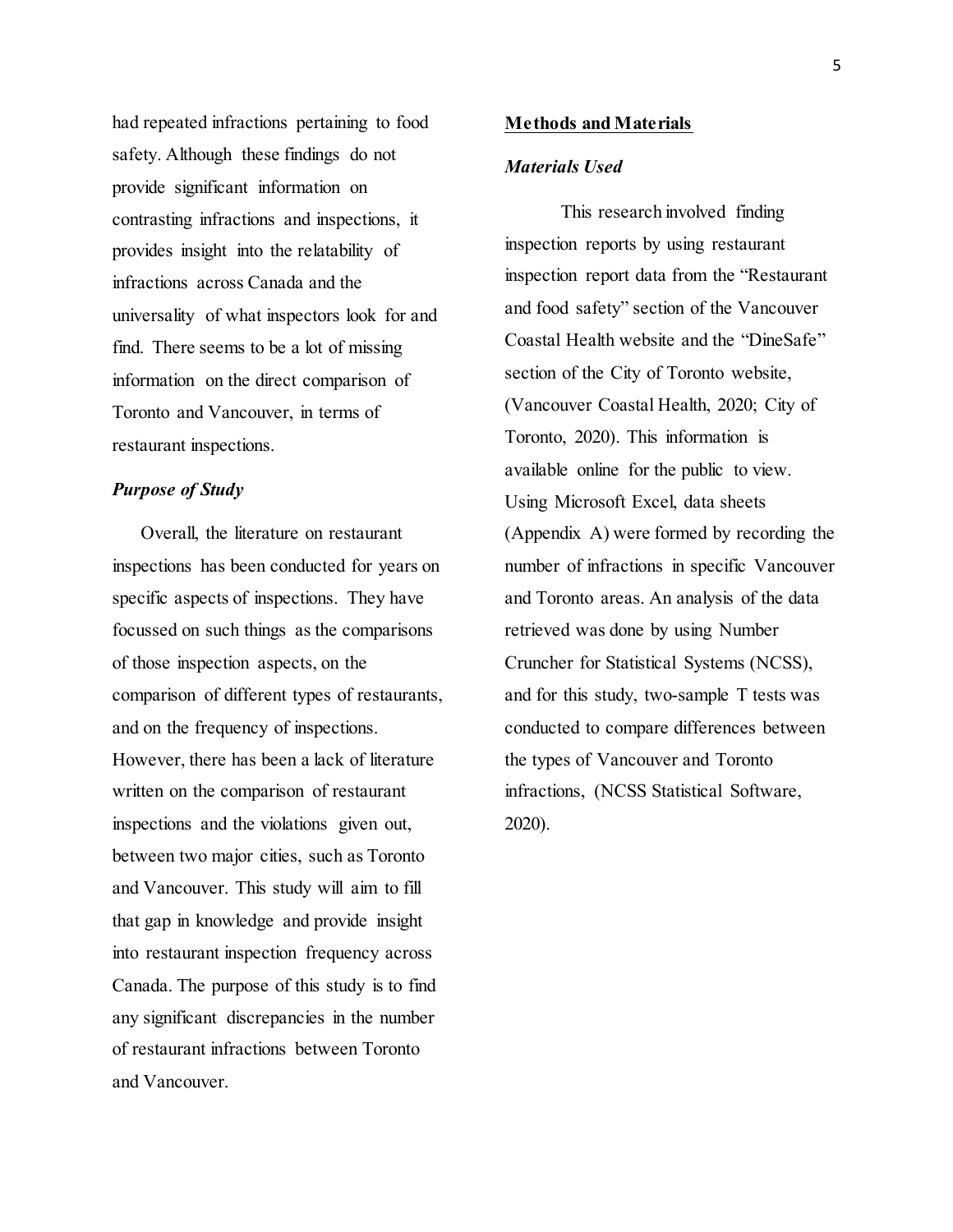## *Methods*

This research focused on "sit-down" restaurants located in the Vancouver downtown area and the Toronto downtown area. The term "sit-down" refers to a restaurant where customers are seated at a table and are waited by a server who brings them their food, (Mealey, 2019). To determine if a restaurant was indeed a "sitdown" restaurant, the location's menu and website were searched to determine if it matched the "sit-down" restaurant definition. The Vancouver downtown area is defined as the southeastern part of the peninsula in Vancouver which includes Yaletown and Gastown, according to The City of Vancouver (2020) and the area is approximately 4km². The Toronto downtown area is situated within "Old Toronto" and is approximately 17km<sup>2</sup> in area. Figures 1 and 2 depict the exact area where the "sit-down" restaurants were chosen for the study.

There was a total of 200 restaurant inspection reports analyzed from 200 different restaurants. This consisted of 100 restaurants from the Vancouver downtown area and 100 restaurants from the Toronto downtown area.

*Figure 1: The Vancouver downtown area*







The Toronto Public Health's food safety program, "DineSafe" identifies three types of infractions during an inspection: Crucial, Significant and Minor infractions, (City of Toronto, 2020). Crucial is defined as infractions that must be corrected immediately and the premise may be ordered to close or ordered to eliminate the health hazard immediately. A Significant infraction is defined as an infraction that must be corrected and is subject to reinspection in 24 to 48 hours. Lastly, a minor infraction refers to an infraction that must be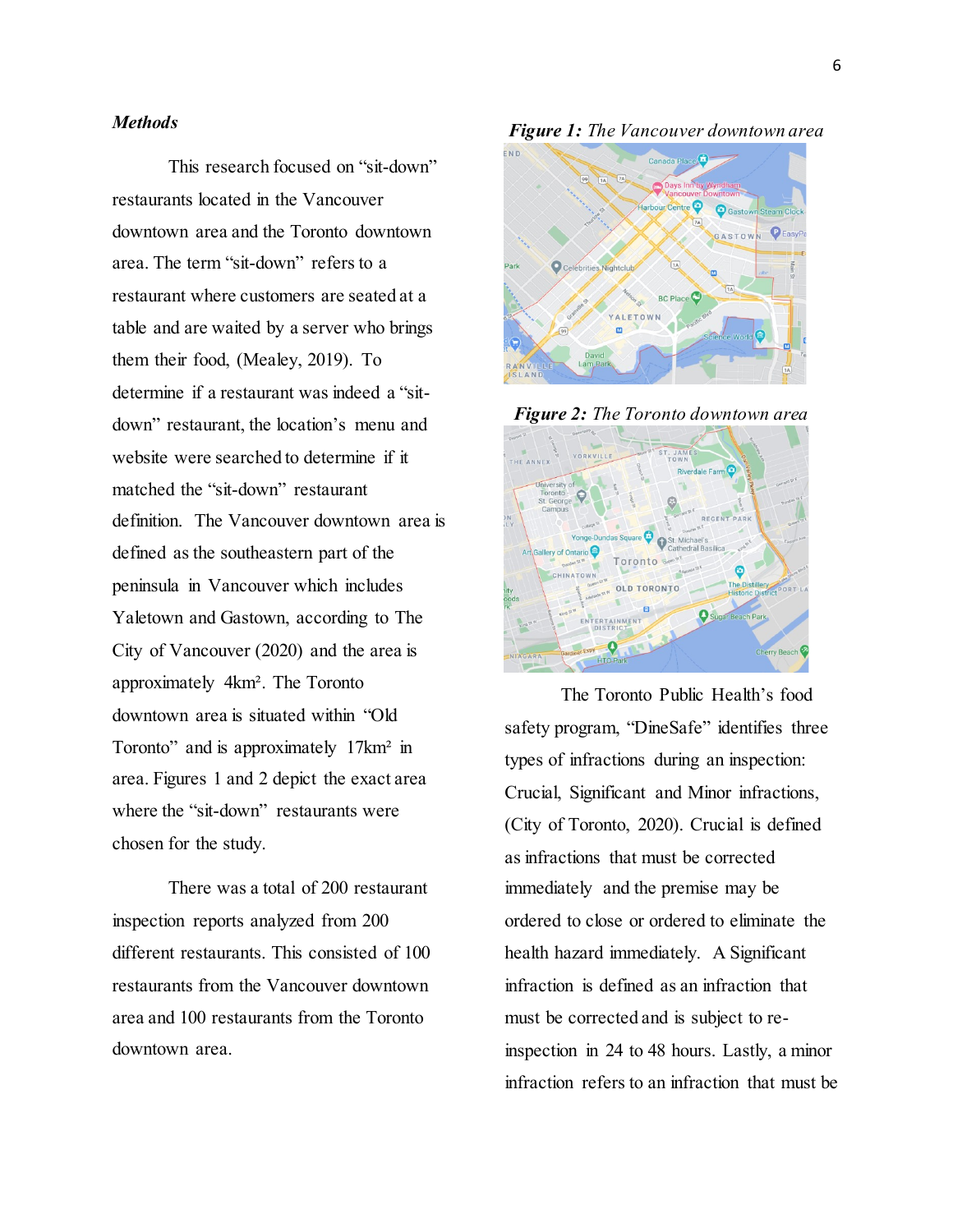completed immediately, however the check for compliance will happen at the next scheduled inspection date, (City of Toronto, 2020).

The Health Authority situated in the Vancouver downtown area, known as Vancouver Coastal Health, uses two types of infractions unlike Toronto's three types, (Vancouver Coastal Health, 2020). These two types are Critical and Non-critical infractions. Critical infractions are infractions that are likely to lead to illness and/or injury and may have immediate impact on public health, and these infractions must be corrected immediately. Whereas non-critical infractions are defined as, "an infraction that is in contravention of regulatory requirements but is not a critical infraction." (Vancouver Coastal Health, 2020).

This research study focuses on two types of infractions from each region. For Toronto, the Crucial and Significant infractions were recorded under one type: "Crucial infractions". This was done to coincide with Vancouver Coastal Health's definition of their "Critical infractions". Toronto's second type were Minor infractions. For Vancouver, Critical and Non-critical infractions were recorded. The Minor and Non-critical infractions from the two regions have similar definitions and therefore, considered equivalent in order to compare.

Three, two-sample T-tests were conducted to compare the difference between the number of infractions. The Ttests allowed the comparison of Crucial infractions in Toronto downtown with Critical infractions in Vancouver downtown, Minor infractions in Toronto downtown with Non-critical infractions in Vancouver downtown, and the combined sum of both types of infractions (Combined infractions) between the two regions.

#### *Inclusion and Exclusion Criteria*

This study only considered data from routine inspections for each restaurant and excluded follow-up or initial inspections. This is done to capture a true representation of how a restaurant operates on a regular basis. All inspection reports that were included in this study, had been conducted "pre-COVID-19", which is defined as before March 2020, days before, "every Canadian province and territory had declared a state of emergency, with gradually tightening restrictions." (Bronca, 2020). Only "sitdown" restaurant inspection reports were collected to decrease any bias and error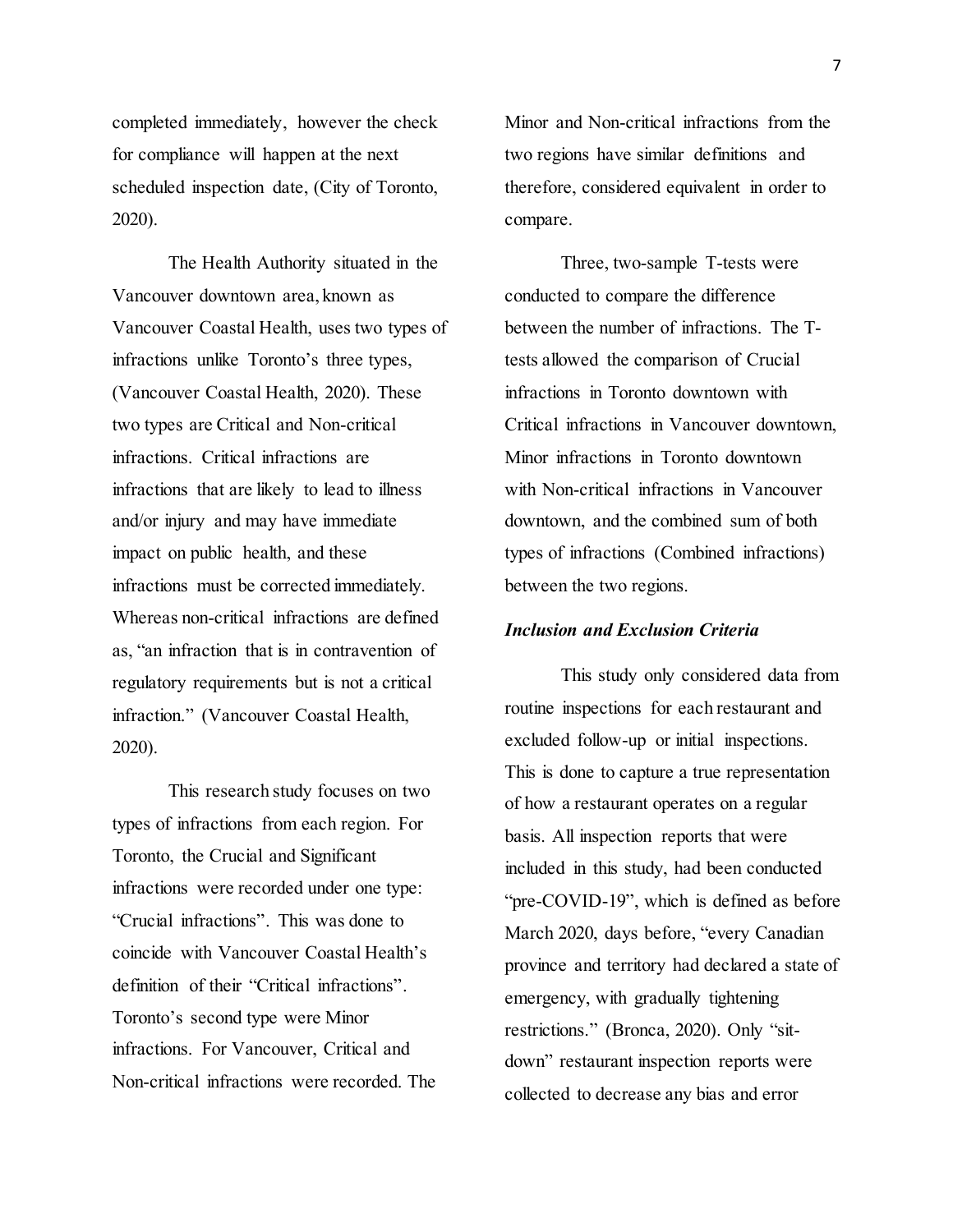based on types of restaurant variations. Using the maps provided by the "Restaurant and food safety" section of the Vancouver Coastal Health website and the "DineSafe" section of the City of Toronto website, the restaurants were selected. Furthermore, a cross-reference with the restaurant's website and/or menu was conducted to validate a designation of a "sit-down" restaurant.

## *Ethical Considerations*

The data that was collected in this study is readily available for the public to view, therefore the ethical concerns about the privacy of this data is minimal, (Kong et al., 2020). To avoid any negative implications towards a restaurant or person(s), the names and addresses of the restaurants involved in the analyses were not shared. Also, the names of the restaurant were not important to the validity of the study. (Cseke et al., 2014).

### **Statistical Analyses and Results**

## *Description of Data Collected*

The type of data that was collected and analyzed from the "Restaurant and food safety" section of the Vancouver Coastal Health website and the "DineSafe" section of the City of Toronto website, was numerical data consisting of the number of

Crucial infractions, the number of Critical infractions, the number of Minor infractions, and the number of Non-critical infractions. This data was collected from inspection reports from their respective websites.

Out of the 100 restaurant inspection reports analyzed in Vancouver, there were 442 combined infractions (275 Non-critical infractions and 167 Critical infractions). Out of the 100 restaurants inspection reports analyzed in Toronto, there were 189 combined infractions (68 Minor infractions and 121 Crucial infractions). This information is displayed in Table 1.

*Table 1: Number of Infractions in Each Region*

|                | Combined | Critical/Crucial | <b>Non-critical/Minor</b> |
|----------------|----------|------------------|---------------------------|
| Vancouver      | 442      | 275              | 167                       |
| <b>Toronto</b> | 189      | 68               | 121                       |

\*100 restaurant inspection reports in each region

## *Descriptive Statistics*

NCSS was used on the data collected from the restaurant inspection reports. The analysis was done three times to compare the two different types of inspection results, as well as the types of inspections combined. Tables 2, 3 and 4 show the descriptive statistics. The results from Table 2 indicate that the mean of the number of combined infractions in Vancouver are much higher.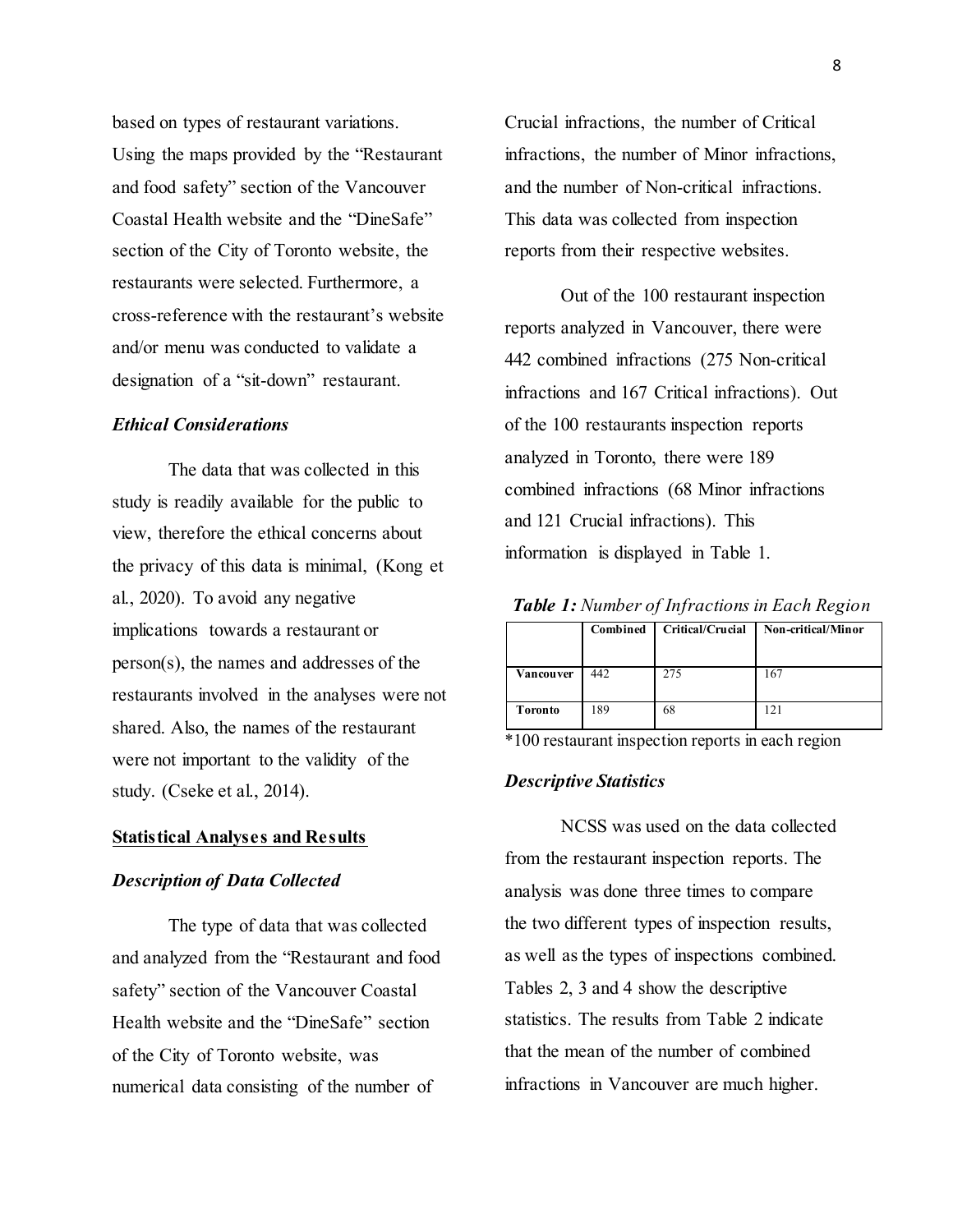The same can be said in Table 3 which pertains to Critical and Crucial infractions. However, in Table 4 when comparing Noncritical and Minor infractions, the results indicate a less significant difference.

|  |  | <b>Table 2:</b> Vancouver and Toronto Combined Infraction Descriptive |  |
|--|--|-----------------------------------------------------------------------|--|
|  |  |                                                                       |  |

| <b>Variable</b>    | <b>Statistics</b> |     |      |         |                |
|--------------------|-------------------|-----|------|---------|----------------|
|                    | Count             | Sum | Mean | Minimum | <b>Maximum</b> |
| Vancouver Combined | 100               | 442 | 4.42 |         | 10             |
| Toronto_Combined   | 100               | 189 | 1.89 |         | 10             |

*Table 3: Vancouver and Toronto Critical and Crucial Infraction Descriptive Statistics*

|                        |       |     | <b>Statistics</b> |         |         |
|------------------------|-------|-----|-------------------|---------|---------|
| Variable               | Count | Sum | Mean              | Minimum | Maximum |
| Vancouver Critical     | 100   | 275 | 2.75              |         |         |
| <b>Toronto Crucial</b> | 100   | 68  | 0.68              |         |         |

*Table 4: Vancouver and Toronto Non-critical and Minor Infraction Descriptive Statistics*

| <b>Variable</b>       |       |     | <b>Statistics</b> |         |           |
|-----------------------|-------|-----|-------------------|---------|-----------|
|                       | Count | Sum | Mean              | Minimum | Maximum I |
| Vancouver NonCritical | 100   | 167 | 1.67              |         |           |
| Toronto Minor         | 100   | 121 | 1.21              |         |           |

The following graph (Graph 1) shows the type and the number of infractions in each region.





## *Inferential Statistics*

NCSS was used for two sample, twotailed T-tests for each inspection type as well as the combined infractions to compare

the difference between Vancouver and Toronto restaurants.

To compare the difference between the number of infractions in Vancouver and Toronto, three, two sample T-tests were conducted. The results of non-parametric Mann-Whitney U or Wilcoxon Rank-Sum Tests are summarized in Table 5, as well as in Appendix B. This test was chosen for all three comparisons due to a test of normality rejecting the null hypothesis of normality, which is shown in Appendix B.

| Combined Infractions                                                          |
|-------------------------------------------------------------------------------|
| $H_0$ = There is no difference between the number of                          |
| combined restaurant infractions in Toronto and the                            |
| number of combined restaurant infractions in<br>Vancouver.                    |
| $H_a$ = There is a difference between the number of                           |
| combined restaurant infractions in Toronto and the                            |
| number of combined restaurant infractions in                                  |
| Vancouver.                                                                    |
|                                                                               |
| T-Test: Mann-Whitney U or Wilcoxon Rank-Sum<br>Test                           |
|                                                                               |
| Result: $P = 0.000$                                                           |
| <b>Conclusion:</b> $H_0$ for the combined infractions is                      |
| rejected at $\alpha$ = 0.050 and therefore, we can                            |
| conclude that there is a significant difference                               |
| between the number of combined restaurant                                     |
| infractions in Toronto and the number of                                      |
| combined restaurant infractions in Vancouver.<br>Critical/Crucial Infractions |
| $H_0$ = There is no difference between the number of                          |
| Crucial restaurant infractions in Toronto and the                             |
| number of Critical restaurant infractions in                                  |
| Vancouver.                                                                    |
| $H_a$ = There is a difference between the number of                           |
| Crucial restaurant infractions in Toronto and the                             |
| number of Critical restaurant infractions in                                  |
| Vancouver.                                                                    |
|                                                                               |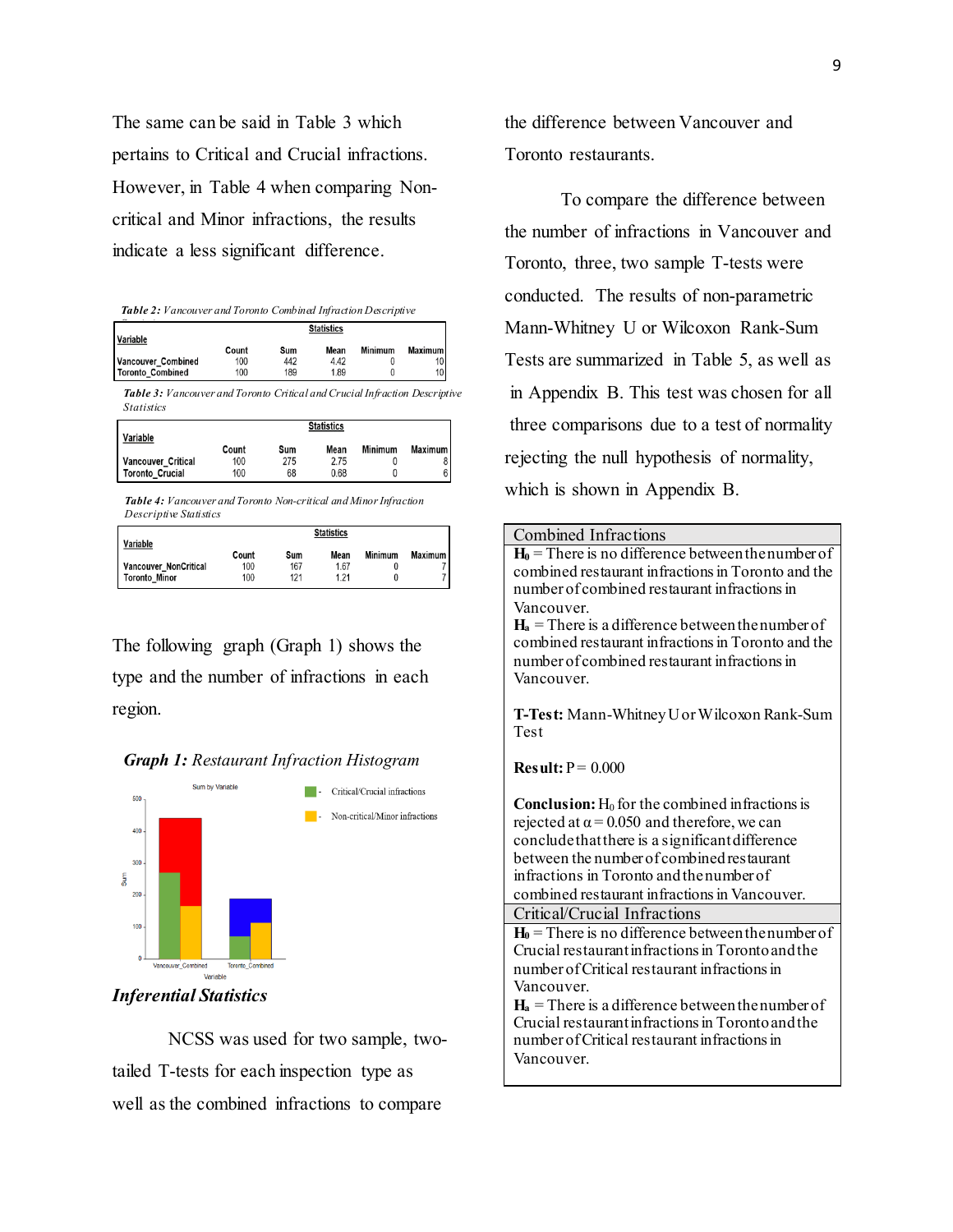**T-Test:** Mann-Whitney U or Wilcoxon Rank-Sum Test

 $Result: P = 0.000$ 

**Conclusion:** H<sub>0</sub> for the Critical and Crucial infractions is rejected at  $\alpha$  = 0.050 and therefore, we can conclude that there is a significant difference between the number of Crucial restaurant infractions in Toronto and the number of Critical restaurant infractions in Vancouver.

## Non-critical/Minor Infractions

 $H_0$  = There is no difference between the number of Minor restaurant infractions in Toronto and the number of Non-critical restaurant infractions in Vancouver.

 $H_a$  = There is a difference between the number of Minor restaurant infractions in Toronto and the number of Non-critical restaurant infractions in Vancouver.

**T-Test:** Mann-Whitney U or Wilcoxon Rank-Sum Test

**Result:**  $P = 0.001$ 

**Conclusion:**H<sup>0</sup> for the Non-critical and Minor infractions is rejected at  $\alpha$  = 0.050 and therefore, we can conclude that there is a significant difference between the number of Minor restaurant infractions in Toronto and the number of Noncritical restaurant infractions in Vancouver.

#### **Discussion**

This study compared the number of restaurant infractions in two cities: Vancouver and Toronto. The aim was to discover any differences in the number of restaurant infractions between Toronto and Vancouver. With this information, further assessment may be done to discover why there were differences and eventually, mitigate this problem and bring a consistent approach to giving infractions.

All three comparisons were found to have statistically significant results. Each test produced data that suggested that overall, out of 200 total restaurants analyzed, Vancouver restaurants are given a higher number of infractions compared to Toronto restaurants. This was the case in Combined, Critical and Crucial, and Noncritical and Minor infractions.

Interestingly, Vancouver restaurants had over two times as many Critical/Crucial infractions compared to Toronto restaurants. With Toronto Public Health's food safety program, "DineSafe" differing from Vancouver Coastal Health in terms of communicating restaurant inspection results to the public, there may be a specific factor affecting this result. The situation may be that simply operator compliance is higher in Toronto, or the system's method of infraction delivery creates a greater consequence for operators. "DineSafe" provides restaurants with grades that are associated with a red (closed), yellow (conditional pass), and green (pass) colored signs (Appendix C) that must be displayed to the public at the facility, (City of Toronto, 2020) whereas Vancouver Coastal Health only posts inspection results online, with limited descriptions about the situation and infraction(s).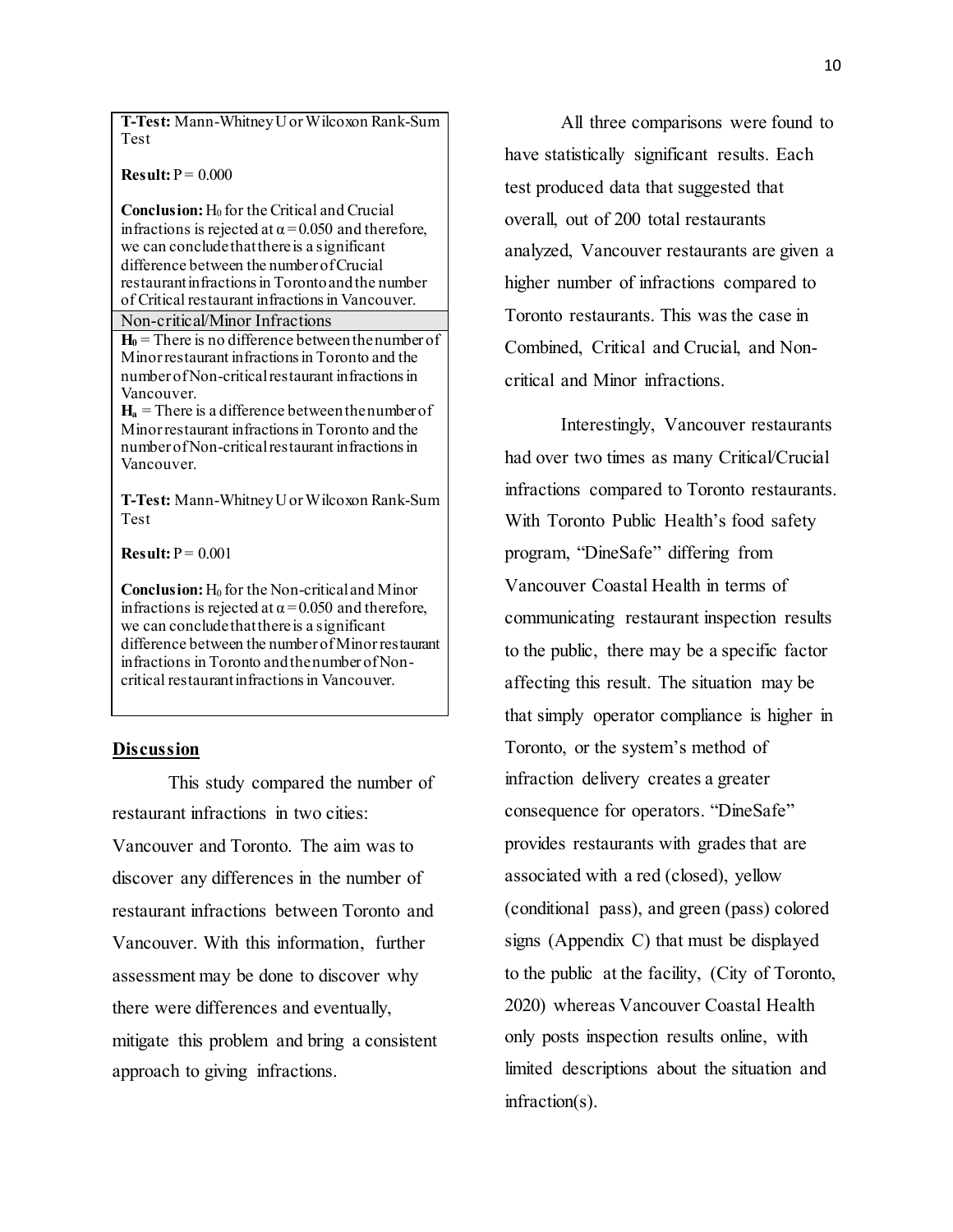The signs displayed by "DineSafe" may contribute to increased operator compliance and even hesitancy from EHOs to hand out Crucial infractions that will lead to a yellow or red sign, as it may negatively affect businesses for the long term, (Toronto Public Health, 2017). When considering this factor, an explanation can be given as to why there was such a difference in restaurant infraction numbers between the two cities. Further research should be conducted to understand this variable. A trial run may be done in Vancouver, or a smaller city, where signs similar to those put up by "DineSafe" are required, rather than an online posting of inspection results. If a considerable change is seen in operator compliance and in the number of infractions noted, a permanent change may need to be discussed with Health Authorities in BC and the province of BC pertaining to the posting of signs.

As mentioned earlier, these differences may have been attributed to greater operator compliance in Toronto. Although this is a difficult variable to measure, operator compliance is heavily related to the previous point about greater consequences ("DineSafe" signage).

As mentioned earlier, a news article by Griffith-Greene (2014) at CBC news writes about five cities around Canada, including Toronto and Vancouver, and compared their restaurant inspection reports over the year. They concluded that all the restaurants in the different cities had similar and repeated infractions. However, the results of this study differ with Griffith-Greene as it was found that there is a statistically significant difference in restaurant infractions between cities in Canada, Vancouver, and Toronto specifically. Although Griffith-Greene's analysis did not include factors such as only focussing on "sit-down" restaurants, the difference in numbers collected with a large sample size is difficult to ignore and raises the issue that other cities should also be compared.

#### **Limitations**

In order to collect data for this study, both the "Restaurant and food safety" section of the Vancouver Coastal Health website and the "DineSafe" section of the City of Toronto website were used. Navigating through over 200 restaurant inspection reports to gather data that fit the criteria of: Routine inspections, "sit-down" restaurants, and only in the downtown area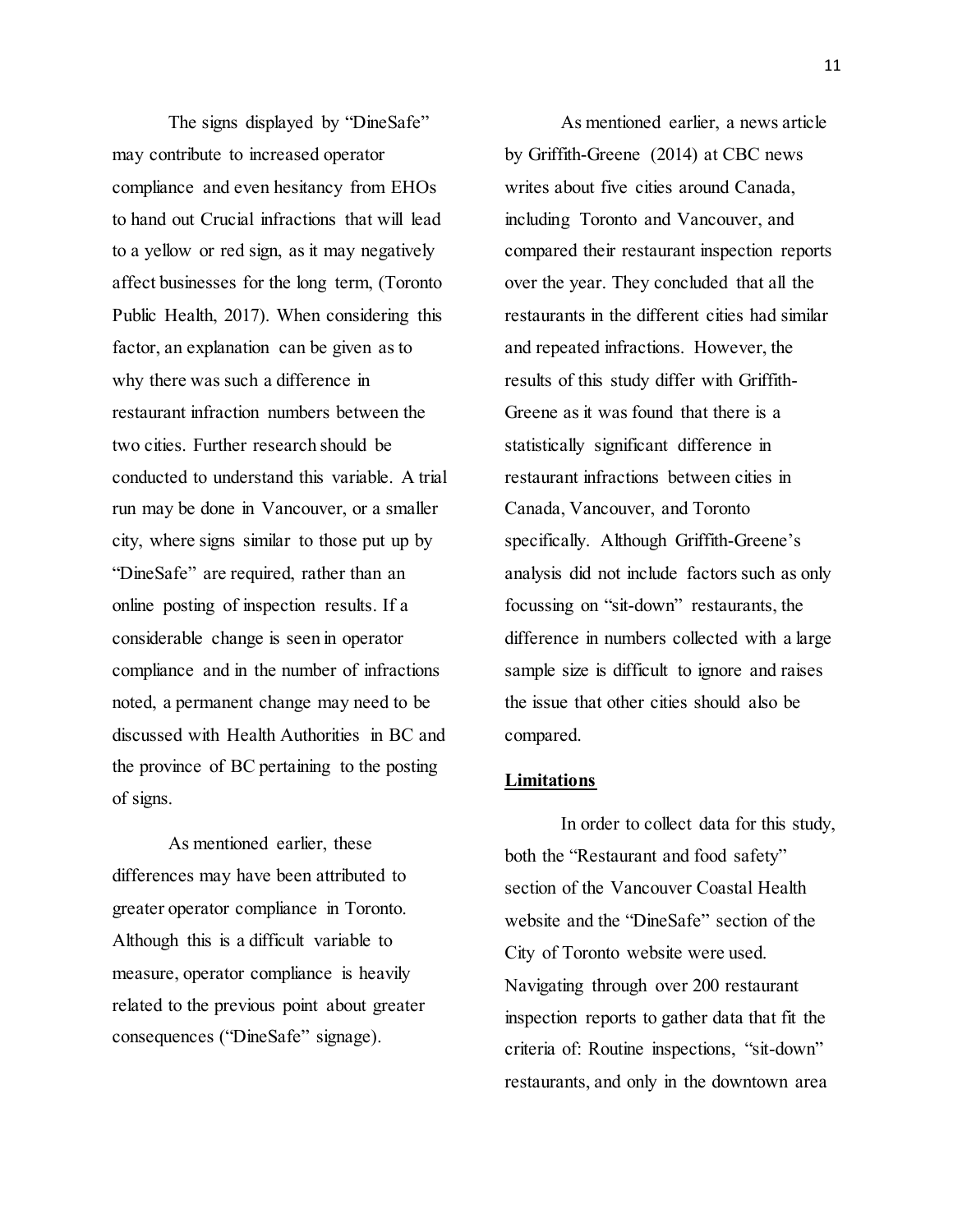of both cities took a considerable amount of time.

Furthermore, a larger sample size may have increased the validity and reliability of the study. However, due to time and the specificity of the criteria hindering the possibility of finding more than 100 qualifying restaurants, in the downtown area of each city, the potential for an even larger sample size was limited.

## *Recommendations*

With the time constraint and the specific criteria, it may be useful to broaden the area of interest to be able to capture more restaurants which will result in saving time and potentially increasing the ability to capture a larger sample size.

In terms of methodology, capturing a larger area rather than just a downtown area may prove to provide data that is closer to the reality. For example, Vancouver and Toronto are much larger than just their downtown areas.

## **Knowledge Translation**

The results found in this study could potentially find their way into EHO practice, programs, policy, guidelines, legislation, innovation, and publications. After discovering the large discrepancy between

the number of infractions recorded in Vancouver compared to Toronto, the situation seems alarming. Primarily, the policies that Vancouver Coastal Health and Toronto Public Health have in place may need to be changed for there to be similar procedures and ideologies for EHOs across Canada. As previously mentioned, Toronto Public Health's use of color-coded grading to place outside a restaurant may be the cause of the lack of infractions in Toronto. With Vancouver Coastal Health only posting online, where the public may not see it, operators may not experience the same negative consequences that Toronto's restaurant operators do which incentivizes change.

Furthermore, restaurant operator consultations/education from an EHO could tie into the discrepancy. With different Health Authorities (Vancouver) and Public Health offices (Toronto) having their own approach towards operator communication and what their emphasis is, operators may be asked to focus more on certain aspects rather than others. For example, Toronto EHOs may focus more on prevention whereas Vancouver EHOs may focus more on enforcement. With universal policy and focus across Health Authorities and Public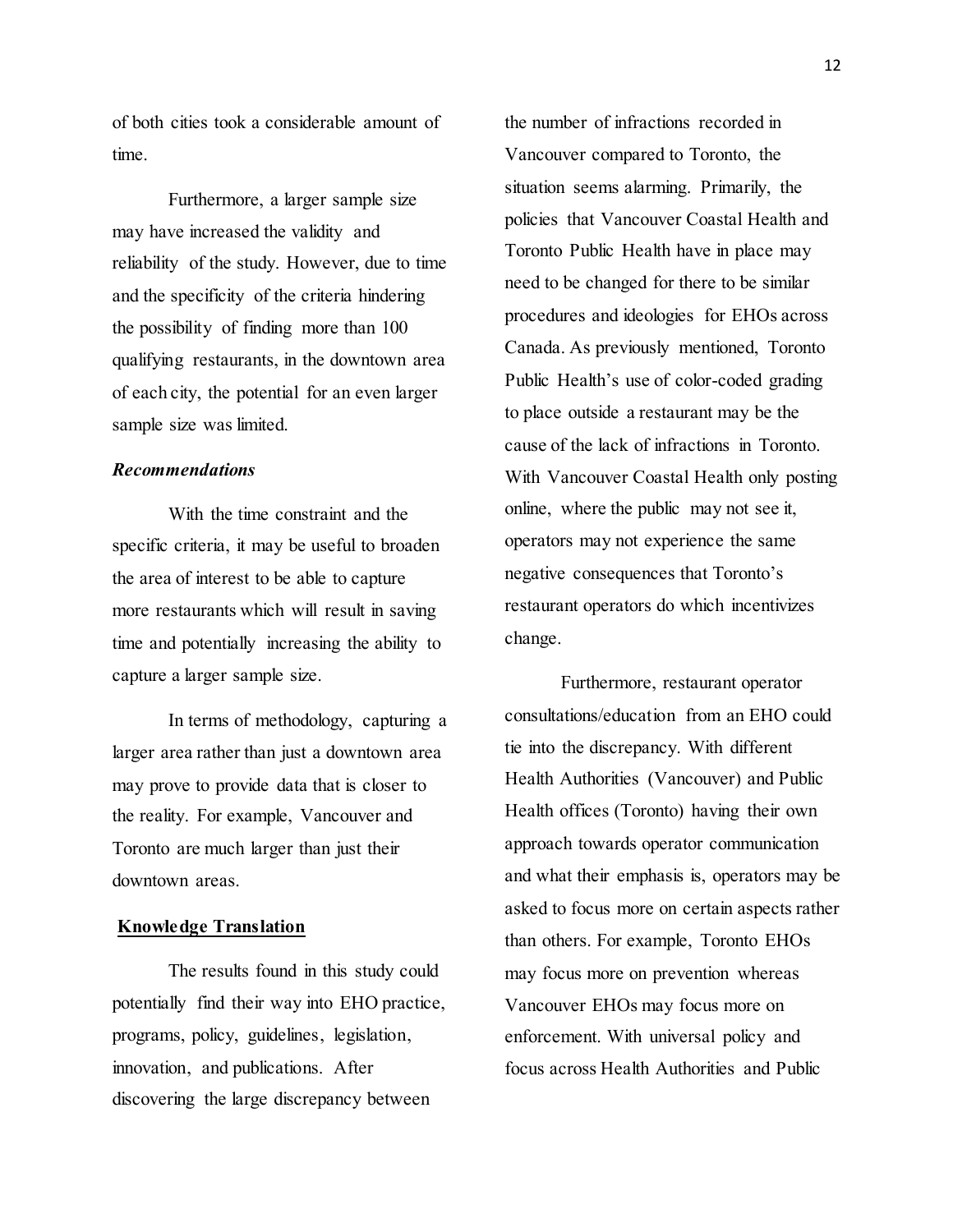Health offices across Canada, the differences may decrease.

In terms of education, an extreme outcome of the findings from this study could prompt re-evaluation of curriculums for institutions that train and educate EHOs. Although the curriculum is universal across Canada, instructors and EHOs may be interpreting them differently due to the difference in regulation across provinces.

#### **Future Research**

Future studies that focus on the comparison of restaurant infraction counts, may include:

- Expand current designated areas to the entire Vancouver and Toronto region, not only downtown.
- Compare other cities around Canada.
- Comparing other variables such as "fast food" restaurants, only chain restaurants, only non-chain restaurants, or specific food places (pizza, steakhouse, or food trucks)
- Compare Health Authorities in British Columbia

#### **Conclusion**

Across Canada, EHOs conduct restaurant inspections to identify any health hazards that may be associated with

foodborne illnesses to reduce or eliminate any opportunity of an outbreak, (Besharah, 2015). This study was conducted to fill that gap in knowledge and provide information on the standards of restaurant inspections across Canada. The purpose of this study was to find any significant discrepancies in the number of restaurant infractions between Toronto and Vancouver. The findings of this study determined that Vancouver restaurants had a significantly higher number of infractions (Combined, Critical, and Noncritical) when compared to Toronto restaurants. Although a statistically significant difference was found, further research is needed to discover differences across Canada and even within cities. With this information, the method in which EHOs are taught and conduct their inspections, may be revised soon.

### **Acknowledgements**

The lead author would like to formally thank the Environmental Health Program at the British Columbia Institute of Technology (BCIT) for the ongoing support of student-led research. A special thanks to supervisor Dale Chen, for his continuous support throughout this study by providing guidance and invaluable feedback which contributed to the success of this research.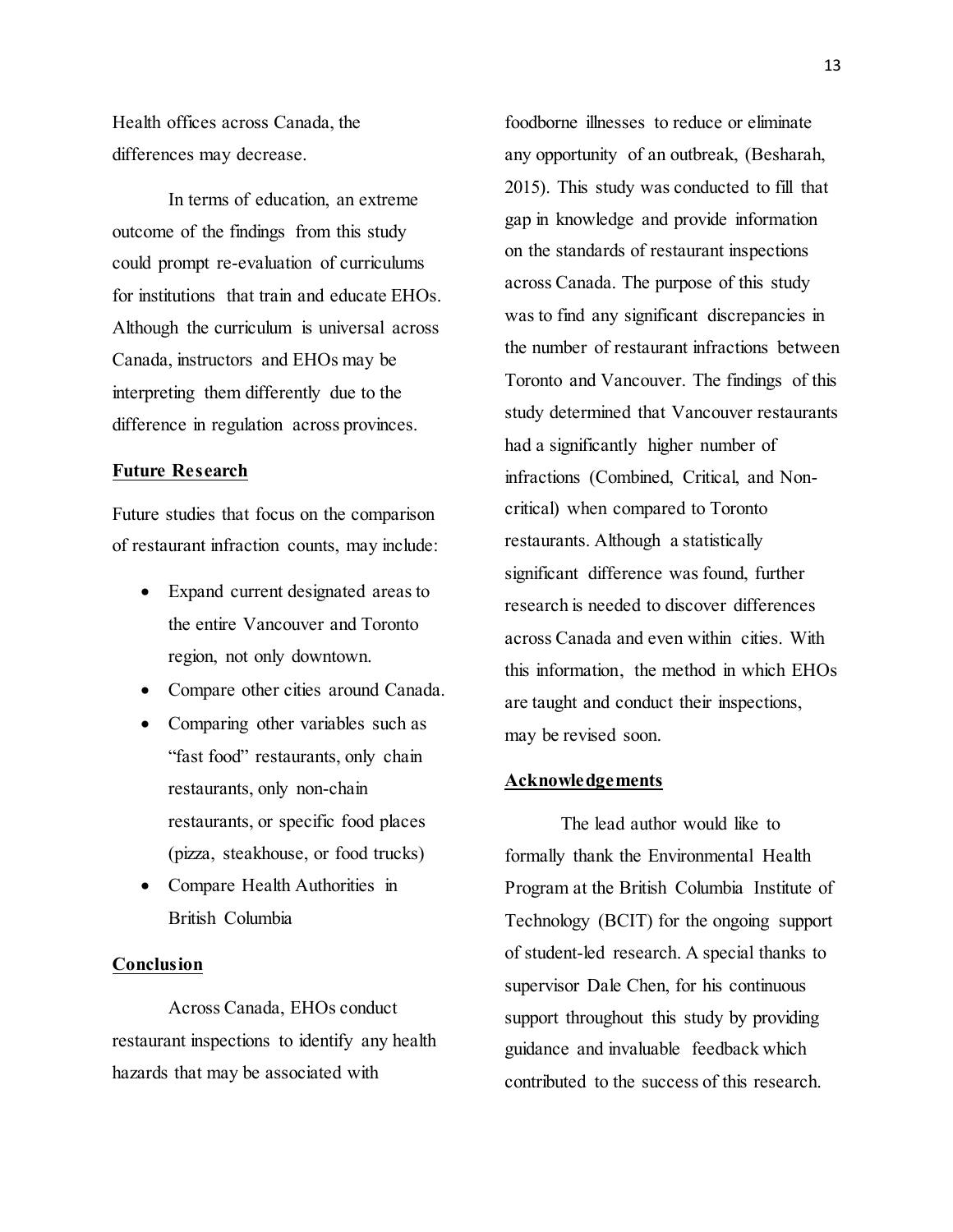## **Competing Interests**

The authors declare that they have no competing interests.

## **References**

- Besharah, A. (2015). Dinesafe Toronto: an evaluation of the placard system. *BCIT Environmental Health Journal*. Retrieved from: https://circuit.bcit.ca/repository/islan dora/object/repository%3A53
- Bronca, T. (2020). COVID-19: A Canadian Timeline. Retrieved from: https://www.canadianhealthcarenetw ork.ca/covid-19-a-canadian-timeline
- Chan, J. (2015). *Public Health Inspectors found more than just typical rats and roaches during inspection.* Health Inspectors Notebook. http://healthinspectorsnotebook.blog spot.com/2015/04/dine-safe-intoronto-food-safety.html
- City of Surrey (2019). DineSafe. Retrieved from https://www.toronto.ca/communitypeople/health-wellness-care/healthprograms-advice/foodsafety/dinesafe/
- Cseke, P., Heacock, H., Sidhu, B., McIntyre, L., & Wilcott, L. (2014). Inspecting inspection reports, does the type of restaurant change the risk? *BCIT Environmental Public Health Journal*. Retrieved from: https://doi.org/10.47339/ephj.2014.1 53
- Food Premises Inspection and Disclosure System: Evaluation Report. (2017). Retrieved from

http://app.toronto.ca/food2/pdf/food\_ safety evaluation.pdf

- Griffith-Greene, M. (2014). Restaurant inspections at national chains uncover repeated, major violations. Retrieved from https://www.cbc.ca/news/health/resta urant-inspections-at-national-chainsuncover-repeated-major-violations-1.2605475
- Harris, J. K., Murphy, K. S., Dipietro, R. B., Rivera G. L. (2015). Food safety inspections results: A comparison of ethnic-operated restaurants to nonethnic-operated restaurants. *International Journal of Hospitality Management,* 46, 190-199. Retrieved from: https://doi.org/10.1016/j.ijhm.2015.0 2.004
- Kong, E. (2020). Comparison of restaurant inspection report results and its corresponding star ratings on Yelp and Google Reviews. *BCIT Environmental Health Journal.*
- Kwon, D. Y. (2015). What is ethnic food? *Journal of Ethnic Foods,* 2(1), 1. Retrieved from https://www.sciencedirect.com/scien ce/article/pii/S2352618115000025?v ia%3Dihub
- Mealey, L. (2019). Different Types of Restaurant Concepts. Retrieved from: https://www.thebalancesmb.com/diff erent-types-of-restaurant-concepts-2888698
- Medu, O., Turner, H., Cushon, J.A. *et al.* (2016). Restaurant inspection frequency: The RestoFreq Study. *Canadian Journal of Public*